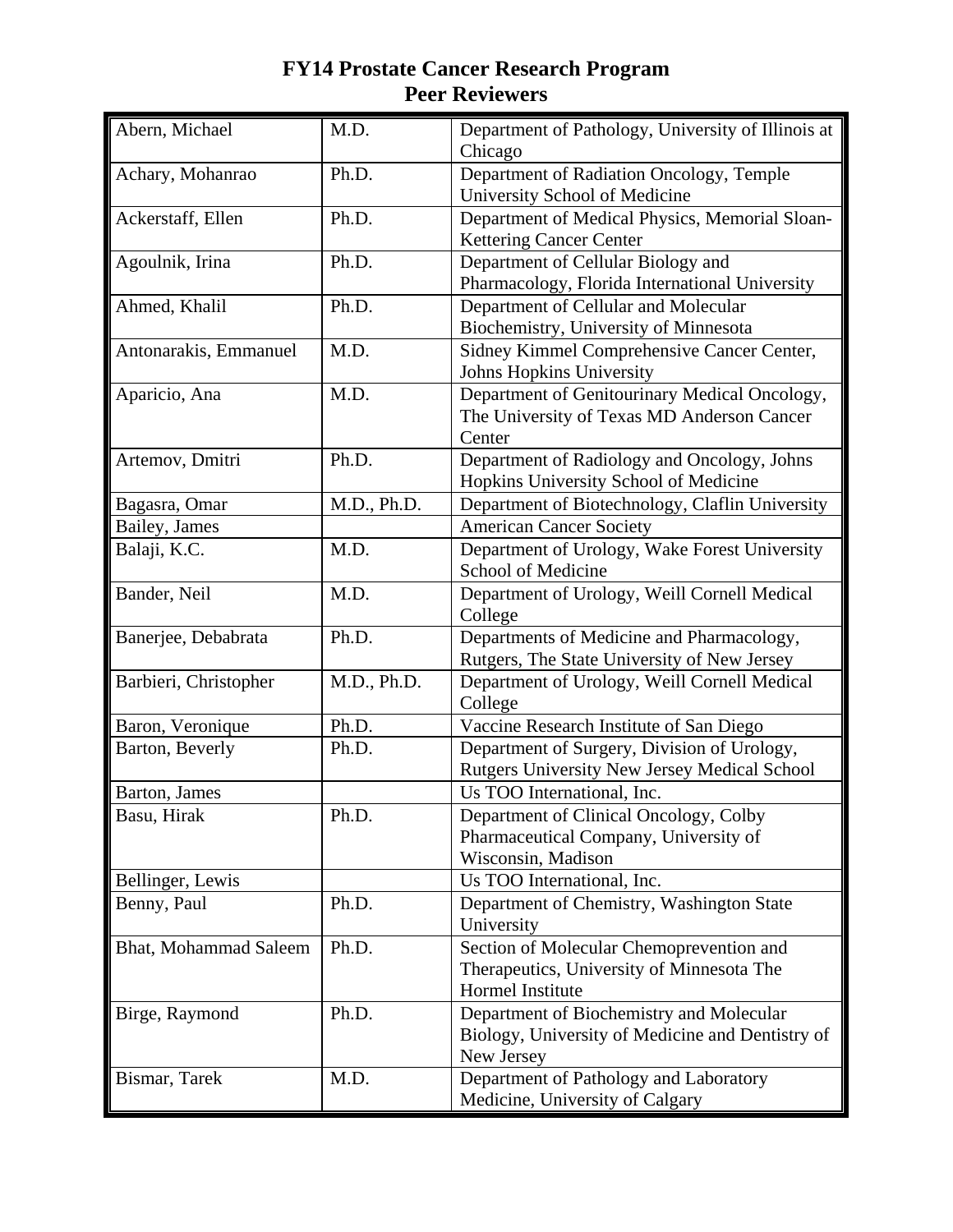| Bisoffi, Marco     | Ph.D.        | Department of Biochemistry and Molecular                                         |
|--------------------|--------------|----------------------------------------------------------------------------------|
| Blank, Thomas      |              | Biology, Chapman University<br>Hartford Hospital Support Group                   |
| Bonfil, R. Daniel  | Ph.D.        | Department of Pathology and Urology, Wayne                                       |
|                    |              | State University School of Medicine                                              |
| Booher, Brian      |              | Ann's Place, Inc. Community Based Cancer                                         |
|                    |              | Support                                                                          |
| Brown, George      |              | <b>Prostate Conditions Education Council</b>                                     |
| Brown, Terry       | Ph.D.        | Department of Biochemistry and Molecular                                         |
|                    |              | Biology, Johns Hopkins Bloomberg School of                                       |
|                    |              | <b>Public Health</b>                                                             |
| Buff, Eugene       | M.D., Ph.D.  | Primary Care Innovation Consulting                                               |
| Burke, Armand      |              | Man to Man: Prostate Cancer Support Group,                                       |
|                    |              | Olean                                                                            |
| Buttyan, Ralph     | Ph.D.        | <b>Vancouver Prostate Centre</b>                                                 |
| Campbell, Moray    | Ph.D.        | Department of Pharmacology and Therapeutics,                                     |
|                    |              | <b>Roswell Park Cancer Institute</b>                                             |
| Cannon, Martin     | Ph.D.        | Department of Microbiology and Immunology,                                       |
|                    |              | University of Arkansas for Medical Sciences                                      |
| Carey, Robert      |              | Georgia Prostate Cancer Coalition                                                |
| Casey, Timothy     |              | Longwood Medical Area Prostate Cancer Support                                    |
|                    |              | Group                                                                            |
| Casiano, Carlos    | Ph.D.        | Center for Health Disparities, Loma Linda                                        |
|                    |              | University School of Medicine                                                    |
| Chadee, Deborah    | Ph.D.        | Department of Biological Sciences, University of                                 |
|                    |              | Toledo                                                                           |
| Chakrabarti, Ratna | Ph.D.        | <b>Burnett School of Biomedical Sciences,</b>                                    |
|                    |              | University of Central Florida College of Medicine                                |
| Chapin, Brian      | M.D.         | Department of Urology, The University of Texas                                   |
|                    |              | <b>MD Anderson Cancer Center</b>                                                 |
| Chatta, Gurkamal   | M.D.         | Department of Medicine, Division of                                              |
|                    |              | Hematology/Oncology, Virginia Mason Medical                                      |
|                    |              | Center                                                                           |
| Chen, Ronald       | M.D., M.P.H. | Department of Radiation Oncology, University of                                  |
|                    |              | North Carolina at Chapel Hill                                                    |
| Chen, Songhai      | M.D., Ph.D.  | Department of Pharmacology, University of Iowa                                   |
|                    | Ph.D.        | <b>Carver College of Medicine</b>                                                |
| Chen, Zhenbang     |              | Department of Biochemistry and Cancer Biology,<br><b>Meharry Medical College</b> |
|                    | Ph.D.        | Division of Pharmaceutical Sciences, University                                  |
| Cheng, Kun         |              | of Missouri, Kansas City, School of Pharmacy                                     |
| Chia, David        | Ph.D.        | Department of Pathology and Laboratory                                           |
|                    |              | Medicine, University of California, Los Angeles                                  |
| Chirgwin, John     | Ph.D.        | Department of Medicine/Endocrinology, Indiana                                    |
|                    |              | University                                                                       |
|                    |              |                                                                                  |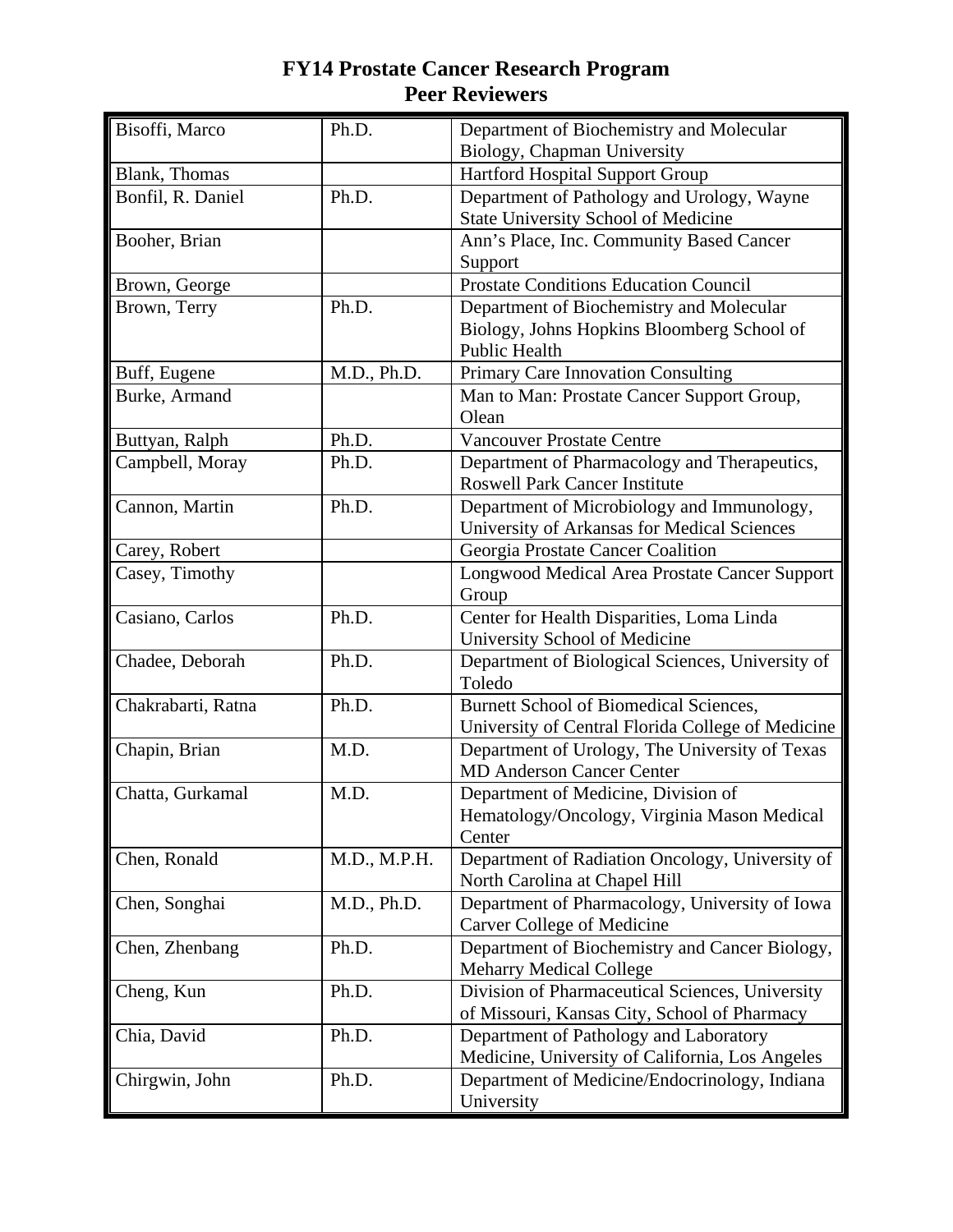| Choudhury, Atish    | M.D., Ph.D.  | Department of Medicine, Dana-Farber Cancer<br>Institute                               |
|---------------------|--------------|---------------------------------------------------------------------------------------|
| Collins, Peter      |              | Walter Reed Army Medical Center, Center for                                           |
|                     |              | <b>Prostate Disease Research</b>                                                      |
| Conklin, Douglas    | Ph.D.        | Department of Biomedical Sciences, The State                                          |
|                     |              | University of New York at Albany                                                      |
| Cooperberg, Matthew | M.D., M.P.H. | Department of Urology, University of California,                                      |
|                     |              | San Francisco, School of Medicine                                                     |
| Corey, Eva          | Ph.D.        | Department of Urology, University of                                                  |
|                     |              | Washington School of Medicine                                                         |
| Creighton, Chad     | Ph.D.        | Dan L. Duncan Cancer Center, Baylor College of                                        |
|                     |              | Medicine                                                                              |
| Crispino, Anthony   |              | Us TOO International, Inc.                                                            |
| William             |              |                                                                                       |
| Cummings, Brian     | Ph.D.        | Department of Pharmaceutical and Biomedical                                           |
|                     |              | Sciences, University of Georgia                                                       |
| Cutter, John        |              | Georgia Prostate Cancer Coalition                                                     |
| Dacso, Clifford     | M.D.         | Departments of Molecular and Cell Biology and<br>Medicine, Baylor College of Medicine |
| Dahiya, Rajvir      | Ph.D.        | Department of Urology, University of California,                                      |
|                     |              | San Francisco, School of Medicine                                                     |
| Damodaran, Chendil  | Ph.D.        | Department of Urology, University of Louisville                                       |
| Daoud, Sayed        | Ph.D.        | Department of Pharmaceutical Sciences,                                                |
|                     |              | Washington State University College of                                                |
|                     |              | Pharmacy                                                                              |
| Datta, Kaustubh     | Ph.D.        | Department of Biochemistry and Molecular                                              |
|                     |              | Biology, University of Nebraska Medical Center                                        |
| Davidson, Steve     |              | Hawaii Prostate Cancer Coalition                                                      |
| Davis, Nathan       | Ph.D.        | Frank H Netter, MD, School of Medicine,                                               |
|                     |              | Medical Sciences, Quinnipiac University                                               |
| Davis, Thomas       |              | People Living Through Cancer                                                          |
| Dehm, Scott         | Ph.D.        | Department of Laboratory Medicine and                                                 |
|                     |              | Pathology, University of Minnesota                                                    |
| Den, Robert         | M.D.         | Department of Cancer Biology, Thomas Jefferson                                        |
|                     |              | University                                                                            |
| Denmeade, Samuel    | M.D.         | Department of Oncology, Johns Hopkins                                                 |
|                     |              | University School of Medicine                                                         |
| Diamond, Alan       | Ph.D.        | Department of Pathology, University of Illinois at                                    |
|                     |              | Chicago                                                                               |
| Dilling, Roger      |              | Us TOO International, Inc.                                                            |
| Doll, Jennifer      | Ph.D.        | Department of Health Sciences, University of                                          |
|                     |              | Wisconsin, Milwaukee                                                                  |
| Dong, Yan           | Ph.D.        | Department of Structural and Cellular Biology,                                        |
|                     |              | Tulane University School of Medicine                                                  |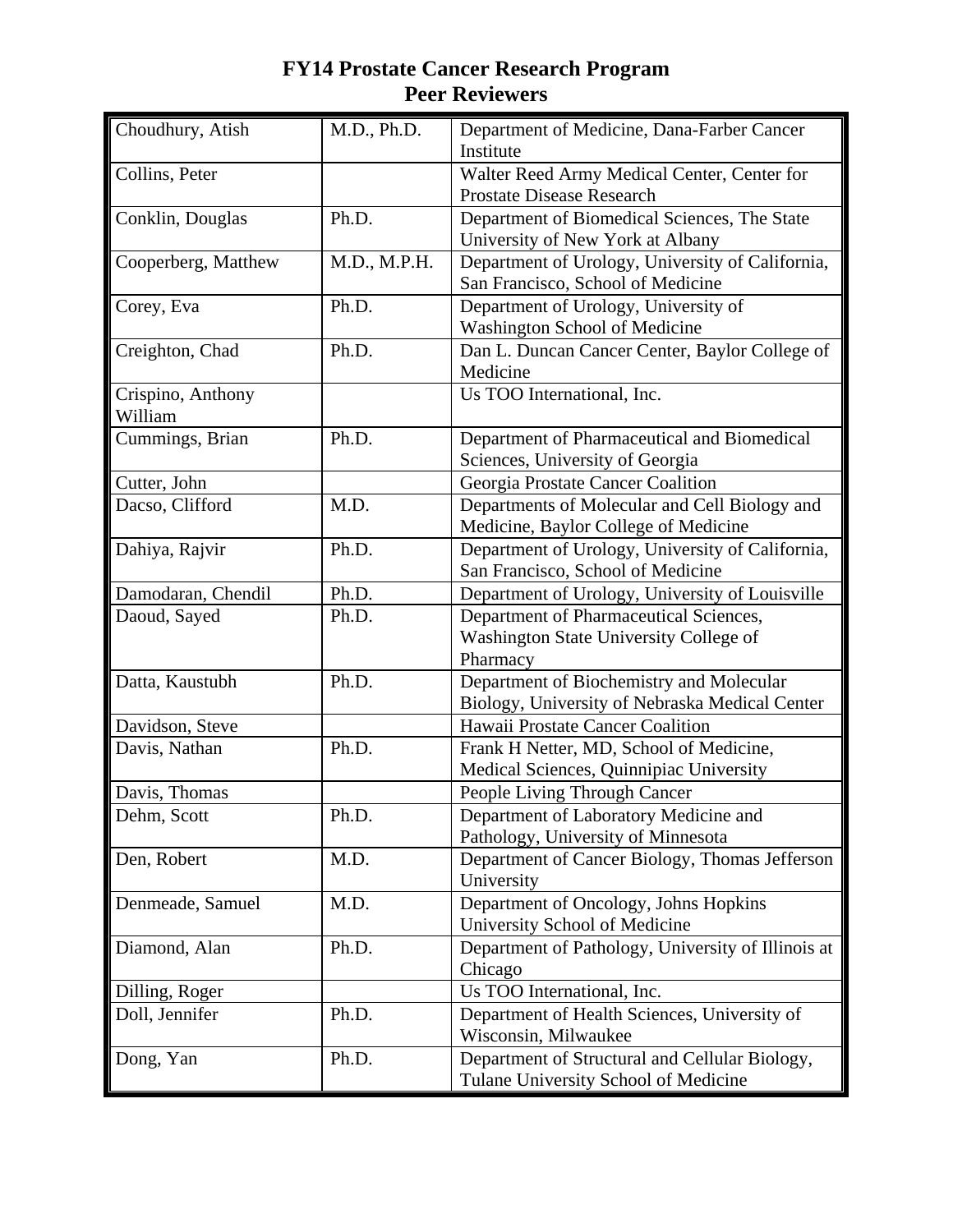| Dong, Zhongyun      | M.D., Ph.D. | Department of Internal Medicine-                                                    |
|---------------------|-------------|-------------------------------------------------------------------------------------|
|                     |             | Hematology/Oncology, University of Cincinnati                                       |
| Drake, Richard      | Ph.D.       | Department of Cell and Molecular Pharmacology,                                      |
|                     |             | Medical University of South Carolina                                                |
| Dubey, Purnima      | Ph.D.       | Department of Pathology, Wake Forest University                                     |
|                     |             | School of Medicine                                                                  |
| Dudley, Andrew      | Ph.D.       | Department of Cell and Molecular Physiology,                                        |
|                     |             | University of North Carolina at Chapel Hill                                         |
| Dueck, Amylou       | Ph.D.       | Division of Health Sciences Research, Section of                                    |
|                     |             | Biostatistics, Mayo Clinic, Scottsdale                                              |
| Egleston, Brian     | Ph.D.       | Biostatistics and Bioinformatics Facility, Fox                                      |
|                     |             | <b>Chase Cancer Center</b>                                                          |
| Eliasziw, Misha     | Ph.D.       | Department of Public Health and Community                                           |
|                     |             | Medicine, Tufts University School of Medicine                                       |
| Eliot, Richard      |             | <b>American Cancer Society</b>                                                      |
| Exner, Agata        | Ph.D.       | Department of Radiology and Case Center for                                         |
|                     |             | Imaging Research, Case Western Reserve                                              |
|                     |             | University                                                                          |
| Fang, Bingliang     | M.D., Ph.D. | Department of Thoracic and Cardiovascular                                           |
|                     |             | Surgery, The University of Texas MD Anderson                                        |
|                     |             | <b>Cancer Center</b>                                                                |
| Fatatis, Alessandro | M.D., Ph.D. | Department of Pharmacology and Physiology,<br>Drexel University College of Medicine |
| Fei, Baowei         | Ph.D.       | Department of Radiology and Imaging Sciences,                                       |
|                     |             | Emory University School of Medicine                                                 |
| Finkelstein, Steven | M.D.        | 21st Century Oncology Translational Research                                        |
|                     |             | Consortium                                                                          |
| Fishman, Mayer      | M.D., Ph.D. | Genitourinary Oncology Program, Moffitt Cancer                                      |
|                     |             | Center                                                                              |
| Foster, Barbara     | Ph.D.       | Department of Pharmacology and Therapeutics,                                        |
|                     |             | <b>Roswell Park Cancer Institute</b>                                                |
| Fournier, Pierrick  | Ph.D.       | Division of Experimental and Applied Biology,                                       |
|                     |             | Center for Scientific Research and Education                                        |
|                     |             | Superior de Ensenada                                                                |
| Frankel, Edward     |             | The Prostate Net                                                                    |
| Franklin, Richard   | Ph.D.       | Department of Microbiology and Immunology,                                          |
|                     |             | East Carolina University Brody School of                                            |
|                     |             | Medicine                                                                            |
| Frigo, Daniel       | Ph.D.       | Department of Biology and Biochemistry,                                             |
|                     |             | University of Houston                                                               |
| Gannett, Peter      | Ph.D.       | Department of Basic Pharmaceutical Sciences,                                        |
|                     |             | West Virginia University                                                            |
| Gao, Allen          | M.D., Ph.D. | Department of Urology, University of California,                                    |
|                     |             | Davis                                                                               |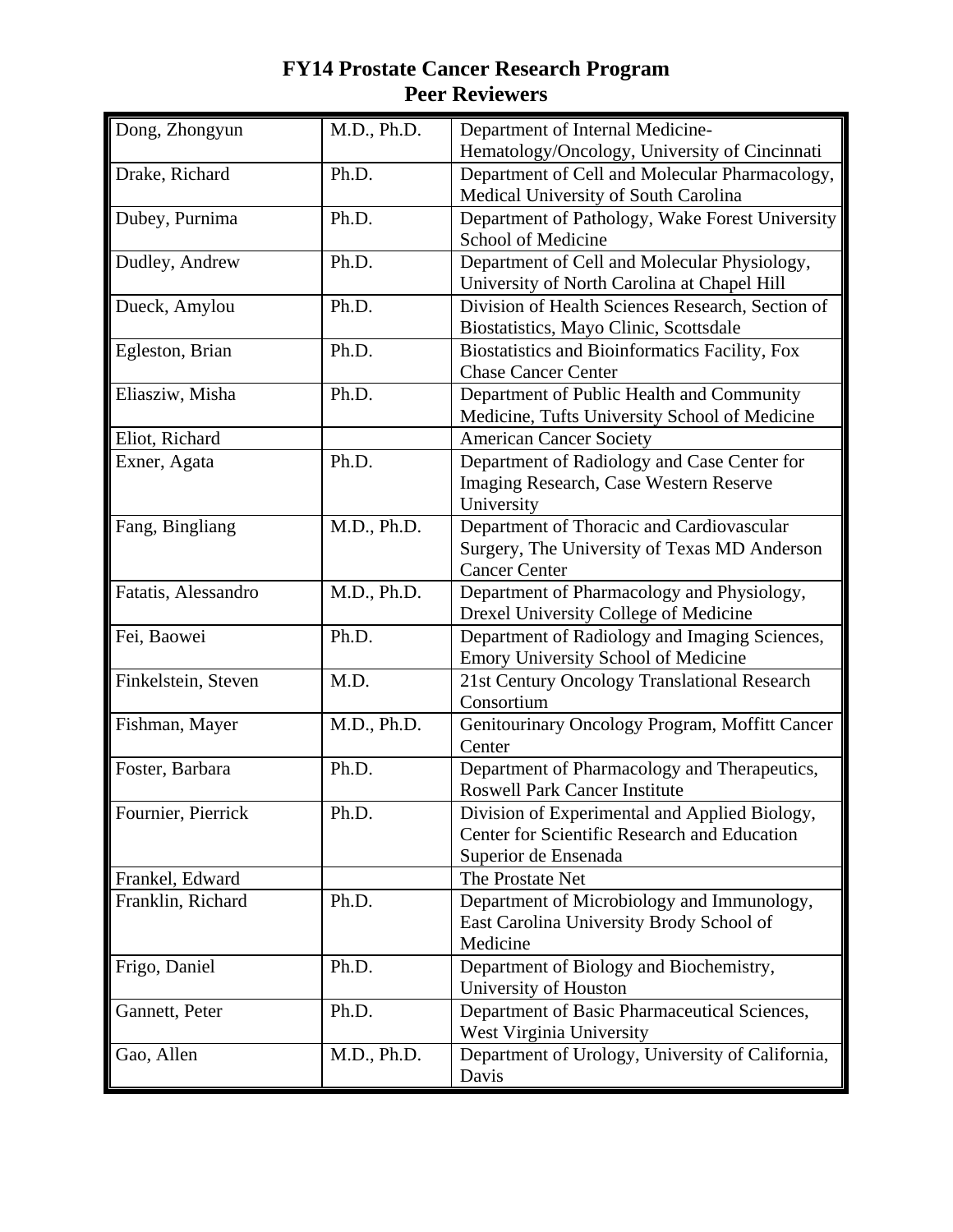| Garraway, Isla           | M.D., Ph.D.   | Department of Urology, University of California,               |
|--------------------------|---------------|----------------------------------------------------------------|
| Gayton, Richard          |               | Los Angeles, David Geffen School of Medicine<br>Malecare, Inc. |
|                          | M.D.          | Department of Pathology, Tufts Medical Center                  |
| Genega, Elizabeth        |               |                                                                |
|                          | Ph.D.         | and Tufts University School of Medicine                        |
| Getzenberg, Robert       |               | Department of Strategic Clinical Affairs, GTx,<br>Inc.         |
| Ghosh, Paramita          | Ph.D.         | Department of Urology, University of California,               |
|                          |               | Davis                                                          |
| Ginyard, Robert          |               | <b>ZERO-The End of Prostate Cancer</b>                         |
| Gioeli, Daniel           | Ph.D.         | Department of Microbiology and Cancer Center,                  |
|                          |               | University of Virginia                                         |
| Gmeiner, William         | Ph.D.         | Department of Cancer Biology, Wake Forest                      |
|                          |               | School of Medicine                                             |
| Goluboff, Erik           | M.D.          | Department of Urology, Beth Israel Medical                     |
|                          |               | Center                                                         |
| Gomez, Christian         | Ph.D.         | Department of Pathology, University of                         |
|                          |               | Mississippi Medical Center                                     |
| Goodin, Susan            | Pharm.D.      | Division of Pharmaceutical Sciences, Rutgers                   |
|                          |               | Cancer Institute of New Jersey                                 |
| Graime, Harland          |               | Hartford Hospital Prostate Cancer Support Group                |
| Greany, Patrick          |               | <b>Prostate Cancer Research Institute</b>                      |
| Gu, Jian                 | Ph.D.         | Department of Epidemiology, Division of OVP,                   |
|                          |               | The University of Texas MD Anderson Cancer                     |
|                          |               | Center                                                         |
| Gullapalli, Purnachandra | Ph.D.         | Department of Diagnostic Radiology and Nuclear                 |
|                          |               | Medicine, University of Maryland, Baltimore                    |
| Halabi, Susan            | Ph.D., M.P.H. | Department of Biostatistics and Bioinformatics,                |
|                          |               | Duke University School of Medicine                             |
| Hamilton, Thomas         |               | Malecare, Inc.                                                 |
| Hamstra, Daniel          | M.D., Ph.D.   | Department of Radiation Oncology, University of                |
|                          |               | Michigan Medical Center                                        |
| Hanlon, Robert           |               | Malecare, Inc.                                                 |
| Hann, Stephen            | Ph.D.         | Department of Cell and Developmental Biology,                  |
|                          |               | Vanderbilt University School of Medicine                       |
| Hardwick, Mark           |               | Us TOO International, Inc.                                     |
| Hardy, Jerry             |               | Us TOO International, Inc.                                     |
| Harshman, Lauren         | M.D.          | <b>Harvard Medical School</b>                                  |
| Heath, Elisabeth         | M.D., FACP    | Department of Oncology, Karmanos Cancer                        |
|                          |               | Center                                                         |
| Heid, Kermit             |               | <b>National Patient Advocate Foundation</b>                    |
| Hemstreet, George, III   | M.D., Ph.D.   | Department of Urology, VA Nebraska-Western                     |
|                          |               | <b>Iowa Health Care System</b>                                 |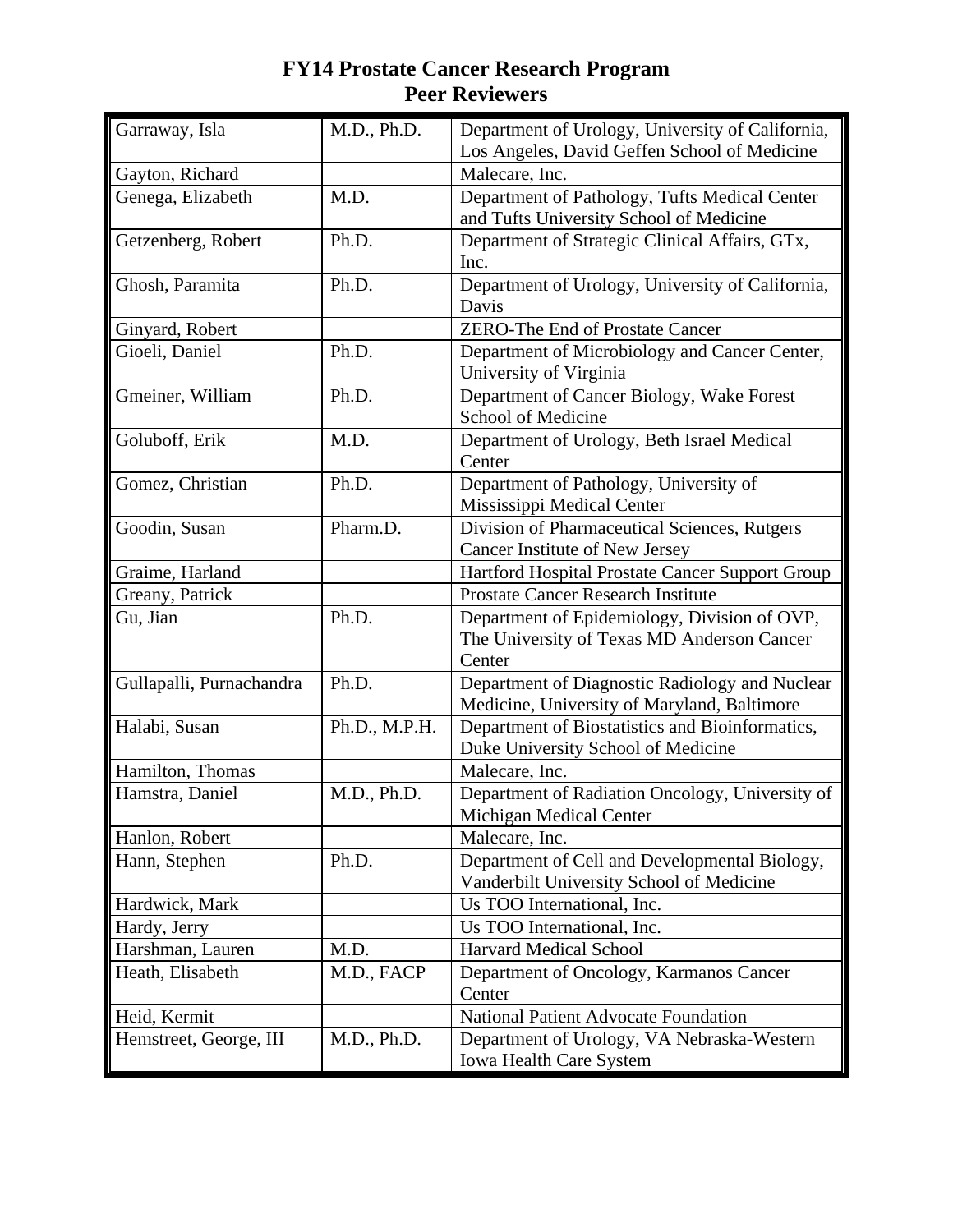| Higuchi, Masahiro   | Ph.D.         | Department of Biochemistry and Molecular                            |
|---------------------|---------------|---------------------------------------------------------------------|
|                     |               | Biology, University of Arkansas                                     |
| Hinton, Cimona      | Ph.D.         | Department of Biological Sciences, Clark Atlanta                    |
|                     |               | University                                                          |
| Honn, Kenneth       | Ph.D.         | Department of Pathology, Wayne State University                     |
| Houchens, David     |               | Us TOO International, Inc.                                          |
| Hu, Jennifer        | Ph.D.         | Department of Epidemiology and Public Health,                       |
|                     |               | University of Miami Miller School of Medicine                       |
| Huang, Haojie       | Ph.D.         | Department of Biochemistry and Molecular                            |
|                     |               | Biology, Mayo Clinic, Rochester                                     |
| Huang, Jiaoti       | M.D., Ph.D.   | Department of Pathology and Laboratory                              |
|                     |               | Medicine, University of California, Los Angeles                     |
| Hudson, Tamaro      | Ph.D., M.P.H. | Department of Medicine, Howard University                           |
| Huss, Wendy         | Ph.D.         | Department of Pharmacology and Therapeutics,                        |
|                     |               | <b>Roswell Park Cancer Institute</b>                                |
| Iczkowski, Kenneth  | M.D.          | Department of Pathology, Medical College of                         |
|                     |               | Wisconsin                                                           |
| Imershein, Richard  |               | Us TOO International, Inc., Golden Corner, SC                       |
| Jamieson, Christina | Ph.D.         | Departments of Surgery and Urology, University                      |
|                     |               | of California, San Diego, School of Medicine                        |
| Jani, Ashesh        | M.D.          | Department of Radiation Oncology, Emory                             |
|                     |               | University                                                          |
| Janknecht, Ralf     | Ph.D.         | Department of Cell Biology, University of                           |
|                     |               | Oklahoma Health Sciences Center                                     |
| Jerde, Travis       | Ph.D.         | Department of Pharmacology and Toxicology,                          |
|                     |               | Indiana University School of Medicine                               |
| Jia, Li             | Ph.D.         | Departments of Urology and Surgery, Brigham<br>and Women's Hospital |
| Job, Donald         |               | Lee County Prostate Cancer Support Group                            |
|                     | Ph.D.,        | Department of Pharmacy Practice, University of                      |
| Johnson, Jeremy     | Pharm.D.      | Illinois at Chicago College of Pharmacy                             |
| Johnson, Joseph     |               | The Annie Appleseed Project                                         |
| Jones, Earl         |               | California Prostate Cancer Coalition                                |
| Jones, Jeremy       | Ph.D.         | Department of Molecular Pharmacology, City of                       |
|                     |               | Hope Beckman Research Institute                                     |
| Joshi, Amit         | Ph.D.         | Department of Radiology, Baylor College of                          |
|                     |               | Medicine                                                            |
| Karan, Dev          | Ph.D.         | Department of Pathology, Microbiology, and                          |
|                     |               | Immunology, University of South Carolina                            |
|                     |               | School of Medicine                                                  |
| Kazanietz, Marcelo  | Ph.D.         | Department of Pharmacology, University of                           |
|                     |               | Pennsylvania School of Medicine                                     |
| Kearns, James       |               | Virginia Prostate Cancer Coalition                                  |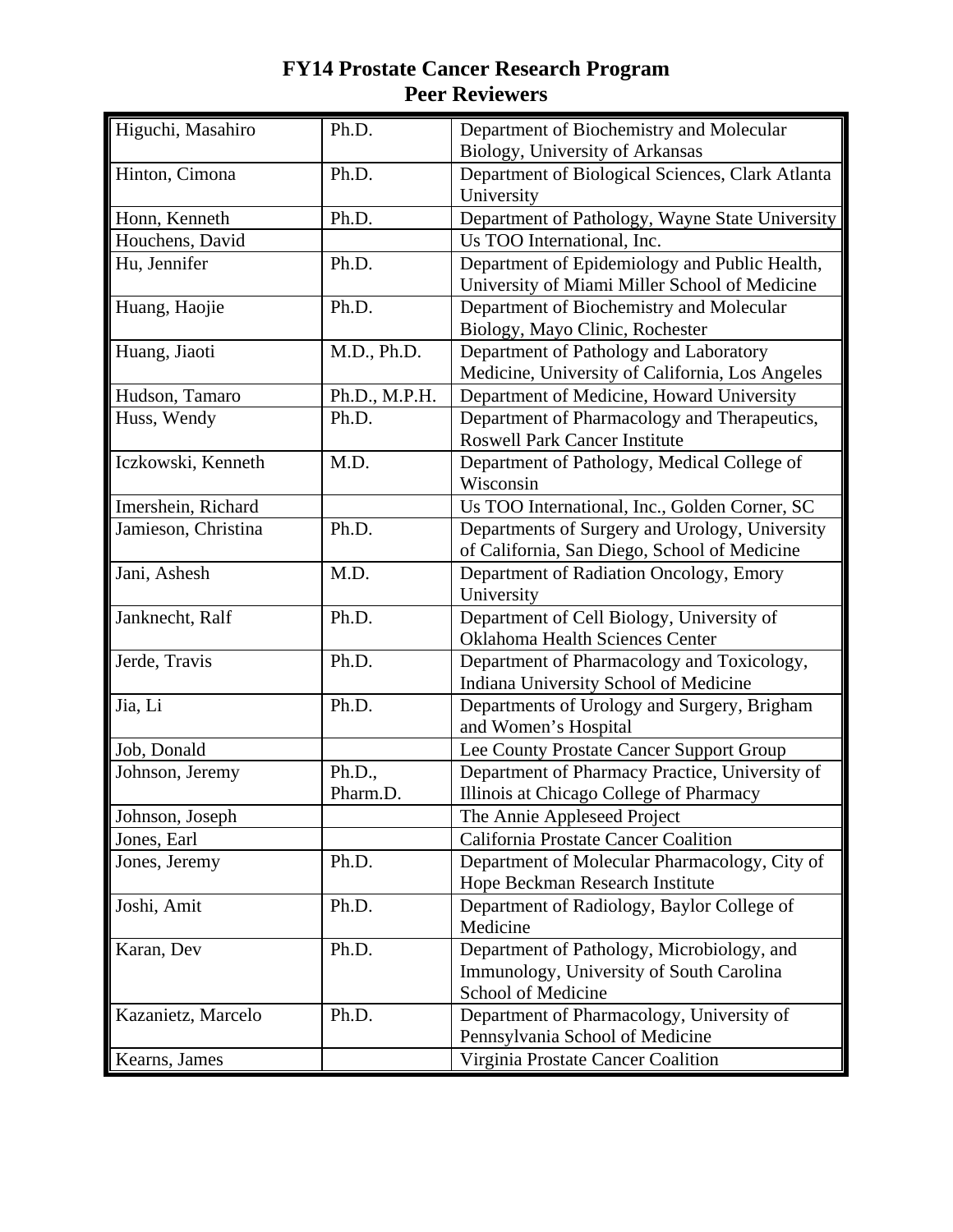| Kenfield, Stacey      | Sc.D.       | Department of Urology, University of California,                |
|-----------------------|-------------|-----------------------------------------------------------------|
|                       |             | San Francisco, School of Medicine                               |
| Kim, Hyeong-Reh       | Ph.D.       | Department of Pathology, Wayne State University                 |
| Kim, Isaac            | M.D., Ph.D. | Department of Urologic Oncology, Rutgers                        |
|                       |             | Cancer Institute of New Jersey                                  |
| Kimmons, Willie       |             | <b>American Cancer Society</b>                                  |
| Klyushnenkova, Elena  | Ph.D.       | Department of Surgery, University of Maryland                   |
| Knudsen, Beatrice     | M.D., Ph.D. | Departments of Pathology and Laboratory                         |
|                       |             | Medicine and Biomedical Sciences, Cedars-Sinai                  |
|                       |             | Hospital                                                        |
| Koeneman, James       |             | Us TOO International, Inc.                                      |
| Koul, Hari            | Ph.D.       | Department of Biochemistry and Molecular                        |
|                       |             | Biology, Feist-Weiller Cancer Center                            |
| Kourey, Mark          |             | Malecare, Inc.                                                  |
| Kumar, Chandan        | Ph.D.       | Department of Pathology, University of Michigan                 |
| Kumar, Nagi           | Ph.D.       | Department of Population Sciences, Moffitt                      |
|                       |             | <b>Cancer Center</b>                                            |
| Kumar, Raj            | Ph.D.       | Department of Basic Sciences, The                               |
|                       |             | <b>Commonwealth Medical College</b>                             |
| Kungel, Terrence      |             | Maine Coalition to Fight Prostate Cancer                        |
| Lacourt, Luis         |             | Prostate Awareness and Cancer Support                           |
| Lamb, Dolores         | Ph.D.       | Scott Department of Urology, Center for                         |
|                       |             | Reproductive Medicine, Baylor College of                        |
|                       |             | Medicine                                                        |
| Lang, Joshua          | M.D.        | Department of Medicine, University of Wisconsin                 |
| Lathrop, Julia        | Ph.D.       | Division of Immunology and Hematology                           |
|                       |             | Devices, Food and Drug Administration                           |
| Laton-Taylor, Richard |             | Longwood Medical Area Prostate Cancer Support                   |
|                       |             | Group                                                           |
| Leach, Robin          | Ph.D.       | Department of Cellular and Structural Biology,                  |
|                       |             | The University of Texas Health Science Center at                |
|                       | Ph.D.       | San Antonio                                                     |
| Lee, Betty            |             | Bureau of Industry and Security, U.S. Department<br>of Commerce |
| Lee, Peng             | M.D., Ph.D. | Department of Pathology, New York University                    |
|                       |             | School of Medicine Manhattan VA Hospital                        |
| Levenson, Anait       | M.D., Ph.D. | Department of Pathology, University of                          |
|                       |             | Mississippi Medical Center                                      |
| Lewis, Matthew        | Ph.D.       | Department of Radiology, The University of                      |
|                       |             | <b>Texas Southwestern Medical Center</b>                        |
| Li, Song              | M.D., Ph.D. | Department of Pharmaceutical Sciences,                          |
|                       |             | University of Pittsburgh School of Pharmacy                     |
| Liu, Alvin            | Ph.D.       | Department of Urology, University of                            |
|                       |             | Washington                                                      |
|                       |             |                                                                 |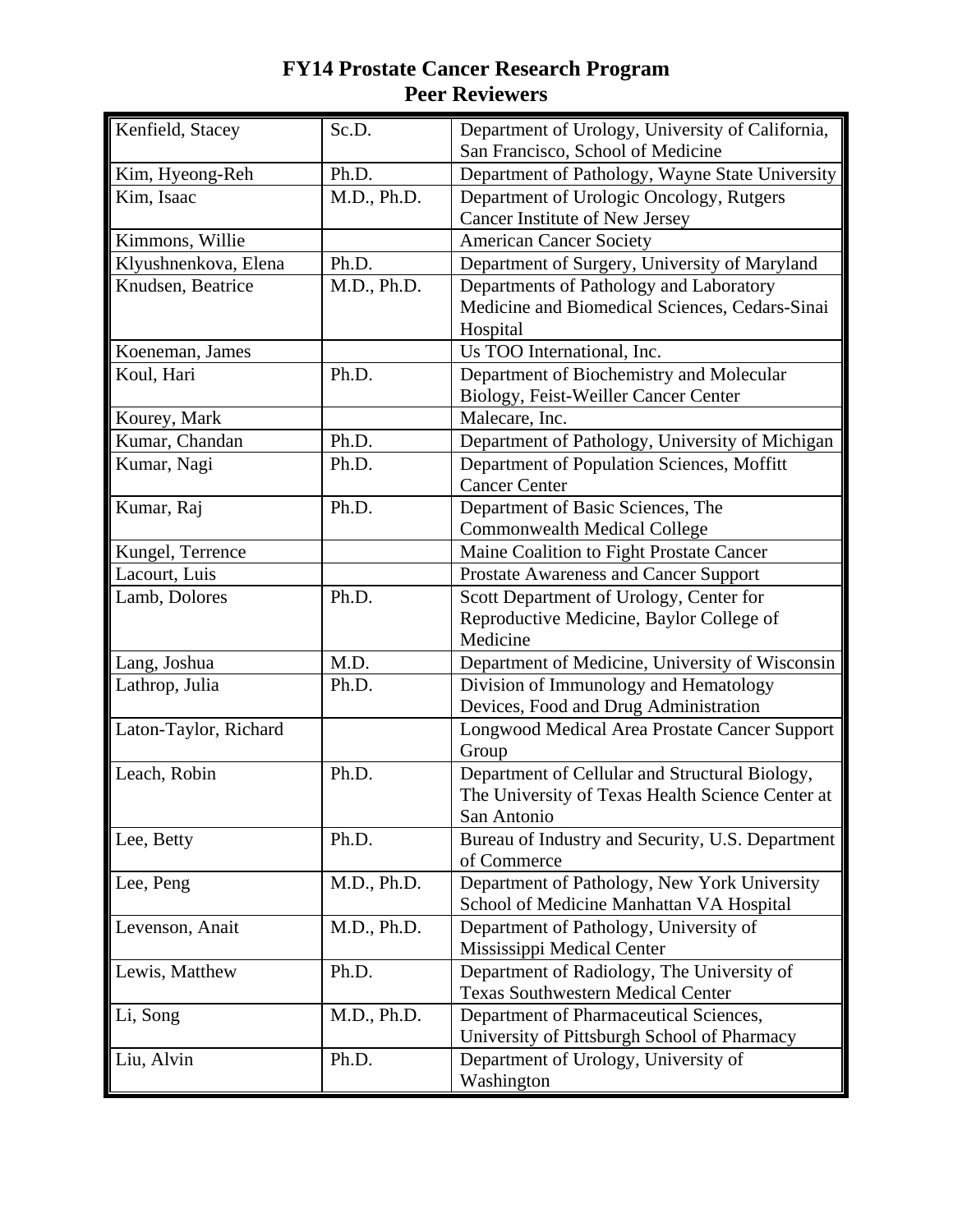| Liu, Hao               | Ph.D.         | Division of Biostatistics, Dan L. Duncan Cancer<br>Center Baylor College of Medicine                                                             |
|------------------------|---------------|--------------------------------------------------------------------------------------------------------------------------------------------------|
| Logan, Susan           | Ph.D.         | Department of Urology and Pharmacology, New<br>York University School of Medicine                                                                |
| Lokeshwar, Balakrishna | Ph.D.         | Department of Urology, University of Miami<br>School of Medicine                                                                                 |
| Lotan, Tamara          | M.D.          | Department of Pathology and Oncology, Johns<br>Hopkins School of Medicine                                                                        |
| Lu, Michael            | Ph.D.         | Department of Biomedical Science, Florida<br><b>Atlantic University</b>                                                                          |
| Luo, Jianhua           | M.D., Ph.D.   | Department of Pathology, University of<br>Pittsburgh                                                                                             |
| Luo, Jun               | Ph.D.         | Department of Urology, Johns Hopkins<br>University School of Medicine                                                                            |
| Lupold, Shawn          | Ph.D.         | Department of Urology, Johns Hopkins<br>University School of Medicine                                                                            |
| Lynch, Conor           | Ph.D.         | Department of Tumor Biology, H. Lee Moffitt<br><b>Cancer Center and Research Institute</b>                                                       |
| Ma, Lijun              | Ph.D.         | Department of Radiation Oncology, University of<br>California, San Francisco                                                                     |
| Macklin, Paul          | Ph.D.         | Center for Applied Molecular Medicine,<br>University of Southern California Keck School of<br>Medicine                                           |
| Madabhushi, Anant      | Ph.D.         | Department of Biomedical Engineering, Case<br><b>Western Reserve University</b>                                                                  |
| Maggi, Leonard, Jr.    | Ph.D.         | Department of Internal Medicine, Washington<br>University School of Medicine                                                                     |
| Mahajan, Kiran         | Ph.D.         | Department of Oncological Sciences, H. Lee<br>Moffitt Cancer Center and Research Institute                                                       |
| Man, Yan-Gao           | M.D., Ph.D.   | <b>Bon Secours Cancer Institute</b>                                                                                                              |
| Marah, Valerie         | Ph.D.         | Department of Biological Sciences, Clark Atlanta<br>University                                                                                   |
| Marrese, Dominic       |               | Ann's Place, The Home of I CAN                                                                                                                   |
| Martin, Damali         | Ph.D., M.P.H. | Cancer Control and Population Sciences, Host<br><b>Susceptibility Factors Branch, National Institutes</b><br>of Health National Cancer Institute |
| Matsuyama, Shigemi     | D.V.M., Ph.D. | Department of Medicine, Case Western Reserve<br>University                                                                                       |
| McNair, D. Malcolm     |               | <b>Arkansas Prostate Cancer Foundation</b>                                                                                                       |
| Mercola, Dan           | M.D., Ph.D.   | Department of Pathology and Laboratory<br>Medicine, University of California, Irvine                                                             |
| Miyamoto, Hiroshi      | M.D., Ph.D.   | Departments of Pathology and Urology, Johns<br>Hopkins University School of Medicine                                                             |
| Mohler, James          | M.D.          | Department of Urology, Roswell Park Cancer<br>Institute                                                                                          |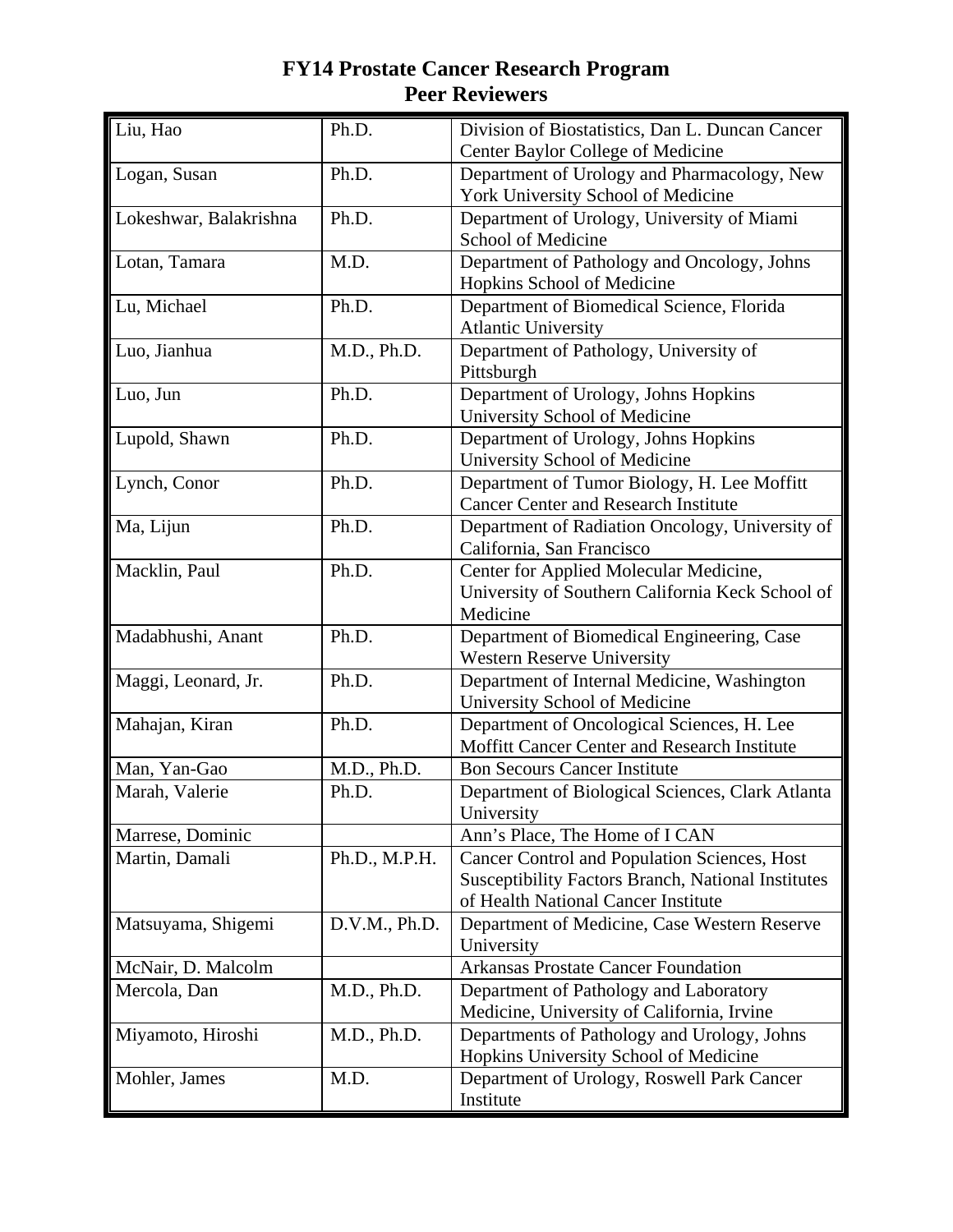| Mondal, Debasis          | Ph.D.         | Department of Pharmacology, Tulane University                  |
|--------------------------|---------------|----------------------------------------------------------------|
|                          |               | <b>Health Sciences Center</b>                                  |
| Montgomery, Robert       | M.D.          | Department of Medical Oncology, University of<br>Washington    |
| Moon, Peter              |               | Us TOO International, Inc., Richmond, VA                       |
| Mucci, Lorelei           |               |                                                                |
|                          | Sc.D., M.P.H. | Department of Epidemiology, Harvard School of<br>Public Health |
| Mudryj, Maria            | Ph.D.         | Department of Medical Microbiology and                         |
|                          |               | Immunology, University of California, Davis                    |
| Mulholland, David        | Ph.D.         | Hess Center for Science and Medicine, The                      |
|                          |               | Mount Sinai Medical Center                                     |
| Narla, Goutham           | M.D., Ph.D.   | Institute for Transformative Molecular Medicine,               |
|                          |               | Case Western Reserve University College of                     |
|                          |               | Medicine                                                       |
| Navin, John              |               | Malecare, Inc.                                                 |
| Nelson, Paul             |               | Ann's Place, The Home of I CAN                                 |
| Neslund-Dudas, Christine | Ph.D.         | Department of Public Health Sciences, Henry<br>Ford Hospital   |
| Nie, Daotai              | Ph.D.         | Department of Medical Microbiology,                            |
|                          |               | Immunology, and Cell Biology, Southern Illinois                |
|                          |               | University School of Medicine                                  |
| Niece, C. Don            |               | Malecare, Inc.                                                 |
| O'Keefe, Denise          | Ph.D.         | Department of Urology, The University of Texas                 |
|                          |               | Health Science Center at San Antonio                           |
| Paschal, Bryce           | Ph.D.         | Center for Cell Signaling, University of Virginia              |
| Peehl, Donna             | Ph.D.         | Department of Urology, Stanford University                     |
|                          |               | <b>Medical Center</b>                                          |
| Perez-Stable, Carlos     | Ph.D.         | Department of Medicine/Endocrinology,                          |
|                          |               | University of Miami Miller School of Medicine                  |
| Petricoin, Emanuel, III  | Ph.D.         | Center for Applied Proteomics and Molecular                    |
|                          |               | Medicine, George Mason University                              |
| Pflug, Beth              | Ph.D.         | Department of Medicine, Indiana University                     |
| Phelan, Catherine        | M.D., Ph.D.   | Department of Cancer Epidemiology, H. Lee                      |
|                          |               | Moffitt Cancer Center and Research Institute                   |
| Plymate, Stephen         | M.D.          | Department of Medicine, Division of                            |
|                          |               | Gerontology, University of Washington                          |
| Podgorski, Izabela       | Ph.D.         | Department of Pharmacology, Wayne State                        |
|                          |               | University School of Medicine                                  |
| Posadas, Edwin           | M.D.          | Department of Medicine, Urologic Oncology                      |
|                          |               | Program, Cedars-Sinai Medical Center                           |
| Preti, George            | Ph.D.         | <b>Monell Chemical Senses Center</b>                           |
| Pynn, Craig              |               | Malecare, Inc.                                                 |
| Qian, David              | Ph.D.         | Department of Hematology Medical Oncology,                     |
|                          |               | Oregon Health and Science University                           |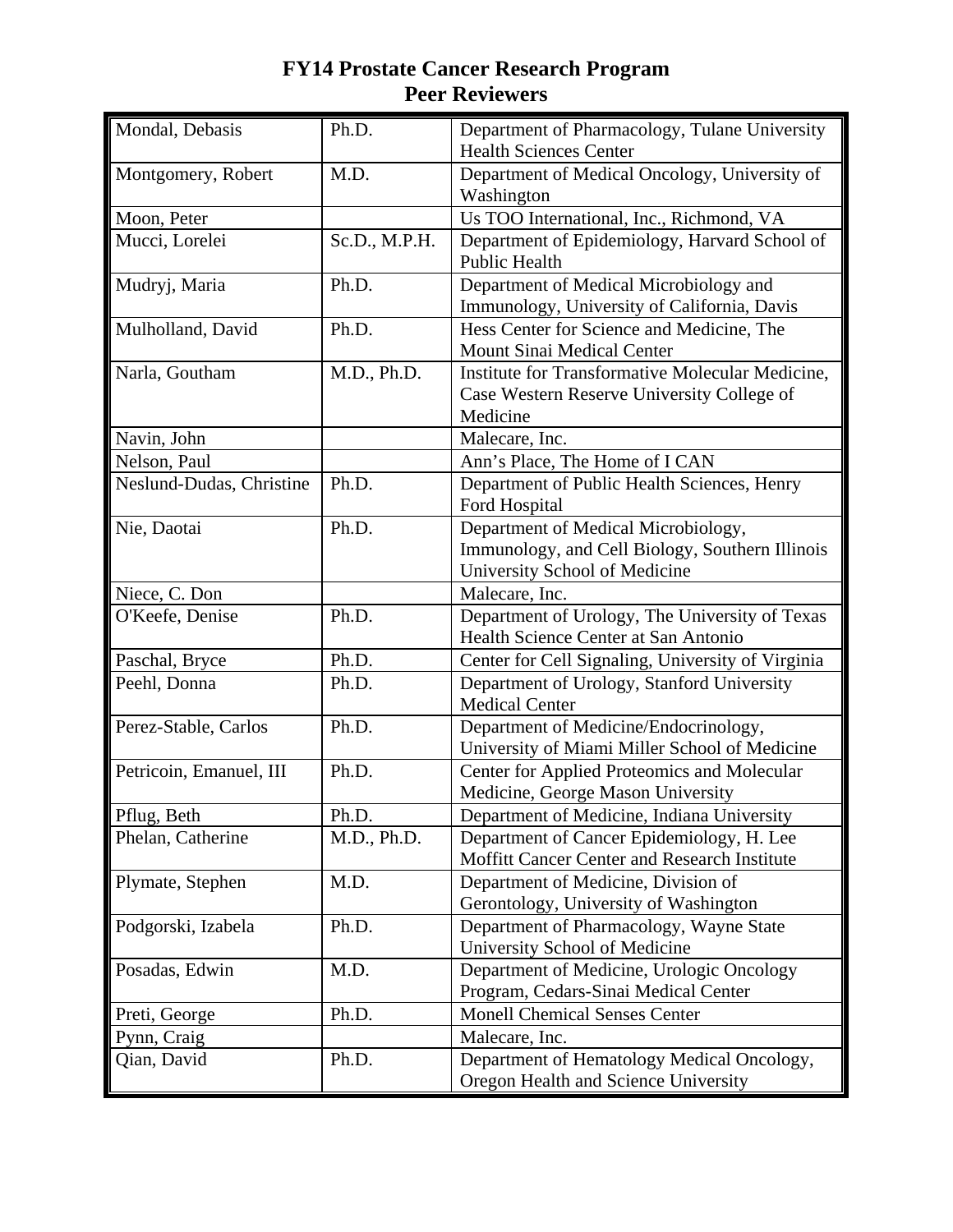| Qiu, Yun              | Ph.D.        | Department of Pharmacology and Experimental<br>Therapeutics, University of Maryland School of                                       |
|-----------------------|--------------|-------------------------------------------------------------------------------------------------------------------------------------|
|                       |              | Medicine                                                                                                                            |
| Raman, Steven         | M.D.         | Department of Radiology, Ronald Reagan                                                                                              |
|                       |              | University of California, Los Angeles, Medical                                                                                      |
|                       |              | Center                                                                                                                              |
| Redmond, William      | Ph.D.        | Earle A. Chiles Research Institute                                                                                                  |
| Rider, Jennifer       | Sc.D.        | Department of Epidemiology, Harvard School of<br><b>Public Health</b>                                                               |
| Rieder, James         |              | Us TOO International, Inc.                                                                                                          |
| Rogers, Buck          | Ph.D.        | Department of Radiation Oncology, Division of<br>Radiation and Cancer Biology, Washington<br>University School of Medicine          |
| Ryan, Charles         | M.D.         | Department of Medicine, Division of Hematology<br>and Oncology, University of California, San<br>Francisco                          |
| Saigal, Christopher   | M.D., M.P.H. | Department of Urology, Ronald Reagan<br>University of California, Los Angeles, Medical<br>Center                                    |
| Sakr, Wael            | M.D.         | Department of Pathology, Wayne State University<br>School of Medicine                                                               |
| Salata, John          |              | <b>ZERO-The End of Prostate Cancer</b>                                                                                              |
| Sang, Qing Xiang      | Ph.D.        | Departments of Chemistry and Biochemistry,<br>Florida State University                                                              |
| Sarkar, Fazlul        | Ph.D.        | Department of Pathology and Oncology, Wayne<br><b>State University School of Medicine</b>                                           |
| Schweizer, Michael    | M.D.         | Division of Medical Oncology, University of<br>Washington                                                                           |
| Segear Johnson, Erika | Ph.D.        | Regulatory Affairs, Duke Translational Medicine<br>Institute                                                                        |
| Seidel, William       |              | Us TOO International, Inc.                                                                                                          |
| Sevick-Muraca, Eva    | Ph.D.        | Institute of Molecular Medicine (IMM), Center<br>for Molecular Imaging, The University of Texas<br>Health Science Center at Houston |
| Sfanos, Karen         | Ph.D.        | Department of Pathology, Johns Hopkins<br>University School of Medicine                                                             |
| Shah, Girish          | Ph.D.        | Department of Pharmaceutical Sciences,<br>University of Louisiana                                                                   |
| Shapiro, Paul         | Ph.D.        | Department of Pharmaceutical Sciences,<br>University of Maryland School of Pharmacy                                                 |
| Sharifi, Nima         | M.D.         | Department of Cancer Biology, Cleveland Clinic                                                                                      |
| Sheikh, Saeed         | M.D., Ph.D.  | Department of Pharmacology, State University of<br>New York Upstate Medical University                                              |
| Sherman, Robert       |              | Us TOO International, Inc.                                                                                                          |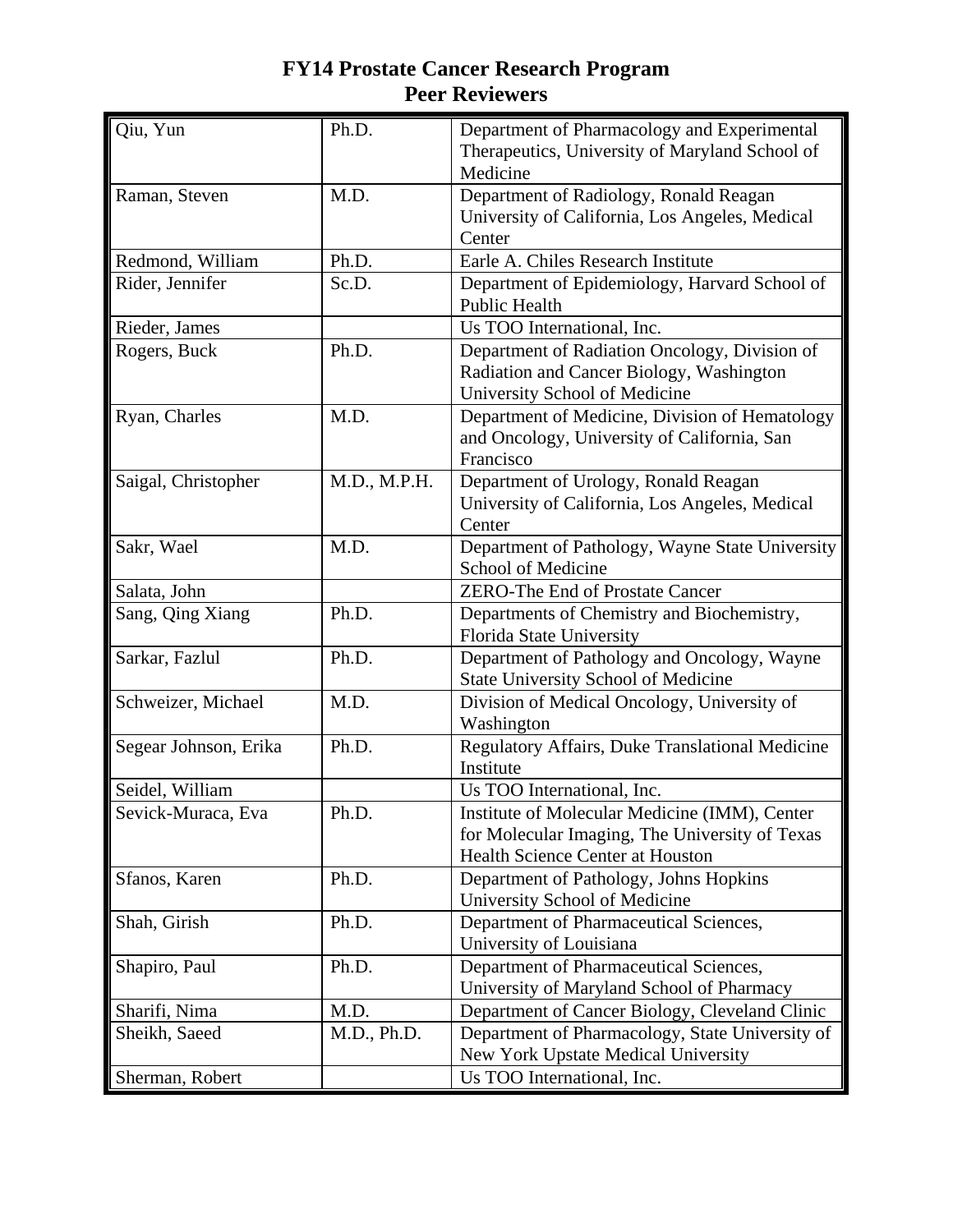| Shukla, Girish      | Ph.D.       | Department of Biology, Cleveland State<br>University                                                                      |
|---------------------|-------------|---------------------------------------------------------------------------------------------------------------------------|
| Sikes, Robert       | Ph.D.       | Department of Biological Sciences, University of<br>Delaware                                                              |
| Singal, Rakesh      | M.D.        | Department of Hematology and Oncology,<br>University of Miami                                                             |
| Singh, Brij         | Ph.D.       | Department of Biochemistry and Molecular<br>Biology, University of North Dakota School of<br>Medicine and Health Sciences |
| Singh, Rajesh       | Ph.D.       | Department of Microbiology, Biochemistry, and<br>Immunology, Morehouse College School of<br>Medicine                      |
| Singhal, Sharad     | Ph.D.       | Department of Diabetes and Metabolic Disease<br>Research, City of Hope Beckman Research<br>Institute                      |
| Sizer, John         |             | Us TOO International, Inc.                                                                                                |
| Slaton, Joel        | M.D.        | Department of Urology, University of Oklahoma                                                                             |
| Sokoloff, Mitchell  | M.D., FACS  | Department of Urology, University of<br>Massachusetts                                                                     |
| Solomon, Keith      | Ph.D.       | Department of Orthopedic Surgery, Children's<br>Hospital Boston/Harvard Medical School                                    |
| Spielman, Glenn     |             | <b>American Cancer Society</b>                                                                                            |
| Spielmann, H. Peter | Ph.D.       | Department of Molecular and Cellular<br>Biochemistry, University of Kentucky                                              |
| Sterling, Michael   |             | Us TOO International, Inc., Walter Reed                                                                                   |
| Stewart, LaMonica   | Ph.D.       | Department of Cancer Biology, Meharry Medical<br>College                                                                  |
| Stubbs, Jonathan    |             | Us TOO International, Inc.                                                                                                |
| Summers, Matthew    | Ph.D.       | Department of Cancer Biology, Cleveland Clinic<br>Lerner Research Institute                                               |
| Sun, Zijie          | M.D., Ph.D. | Departments of Urology, Stanford University<br>School of Medicine                                                         |
| Swanson, Todd       | M.D., Ph.D. | Department of Radiation Oncology, The<br>University of Texas Medical Branch                                               |
| Swartz, James       |             | Malecare, Inc.                                                                                                            |
| Syed, Viqar         | Ph.D.       | Department of Obstetrics and Gynecology,<br>Uniformed Services University of the Health<br>Sciences                       |
| Szmulewitz, Russell | M.D.        | Hematology/Oncology, University of Chicago                                                                                |
| Tabb, Lyle          |             | Us TOO International, Inc.                                                                                                |
| Tagawa, Scott       | M.D.        | Departments of Medicine and Urology, Weill<br><b>Cornell Medical College</b>                                              |
| Tan, Shyh Han       | Ph.D.       | Basic Science Research Program, Center for<br>Prostate Disease Research                                                   |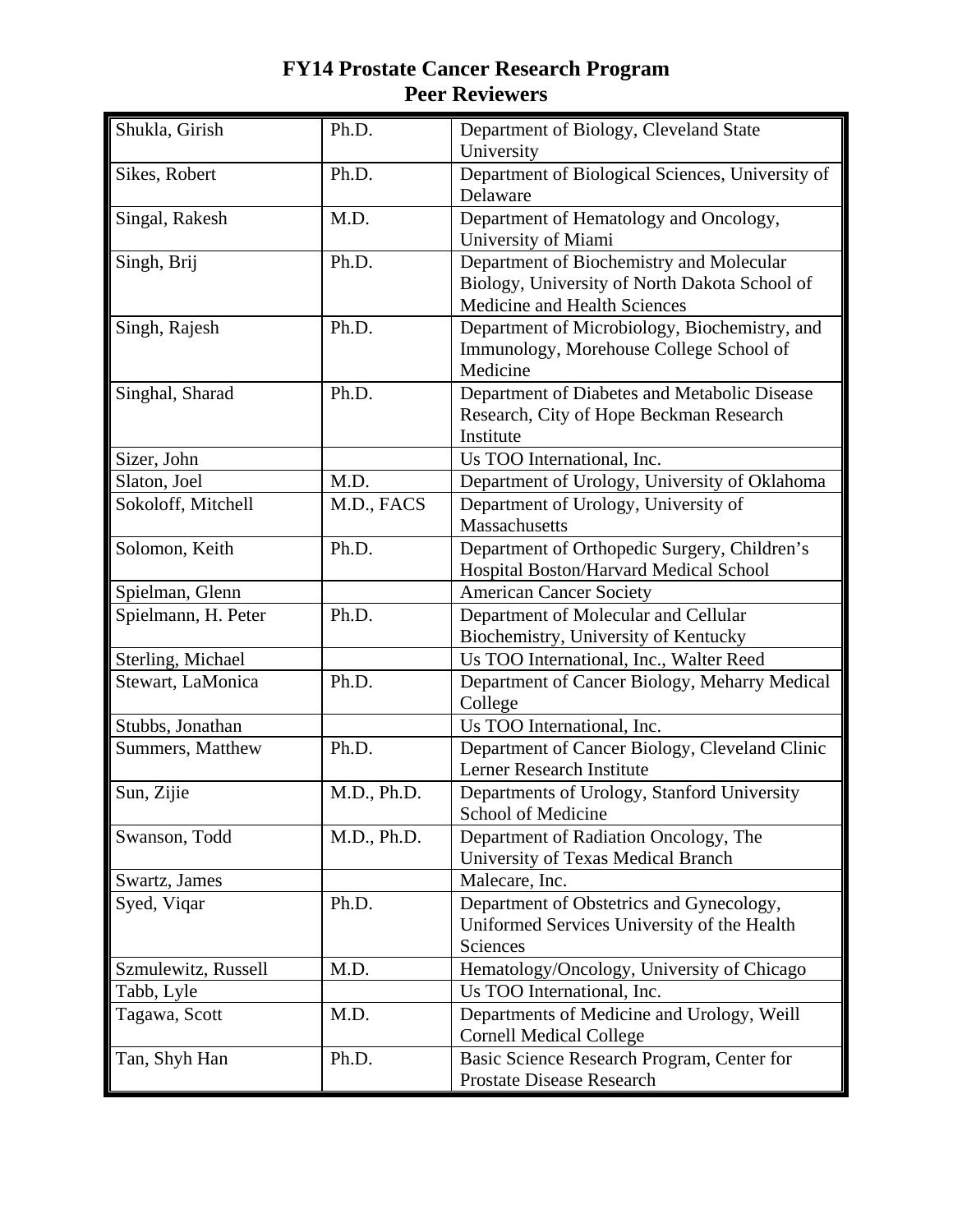| Thompson, Patricia    | Ph.D.         | Department of Cellular and Molecular Medicine,<br>University of Arizona |
|-----------------------|---------------|-------------------------------------------------------------------------|
| Thompson, Todd        | Ph.D.         | Department of Pharmaceutical Sciences,                                  |
|                       |               | University of New Mexico College of Pharmacy                            |
| Thoresen, Norman      |               | Us TOO International, Inc.                                              |
| Tiwari, Raj           | Ph.D.         | Department of Microbiology and Immunology,                              |
|                       |               | New York Medical College                                                |
| Torkko, Kathleen      | Ph.D.         | Department of Pathology, University of Colorado,<br>Denver              |
| Trabulsi, Edouard     | M.D.          | Department of Urology, Thomas Jefferson                                 |
|                       |               | <b>University Kimmel Cancer Center</b>                                  |
| Triplett, Don         |               | Us TOO International, Inc.                                              |
| Tu, Yaping            | Ph.D.         | Department of Pharmacology, Creighton                                   |
|                       |               | University School of Medicine                                           |
| Ukoli, Flora          | M.D., M.P.H.  | Department of Surgery, Meharry Medical College                          |
| Underwood, Harry      |               | Us TOO International, Inc.                                              |
| Valicenti, Richard    | M.D.          | Department of Radiation Oncology, University of                         |
|                       |               | California Davis Cancer Center                                          |
| Van Bokhoven, Adrie   | Ph.D.         | Department of Pathology, University of Colorado                         |
|                       |               | School of Medicine Anschutz Medical Campus                              |
| Van Veldhuizen, Peter | M.D.          | Division of Hematology/Oncology, Kansas                                 |
|                       |               | <b>University Medical Center</b>                                        |
| Vander Griend, Donald | Ph.D.         | Department of Surgery, Section of Urology,                              |
|                       |               | University of Chicago Medical Center                                    |
| Veltri, Robert        | Ph.D.         | Department of Urology, Johns Hopkins<br>University School of Medicine   |
| Verma, Sadhna         | M.D.          | Department of Radiology, Urology and Radiation                          |
|                       |               | Oncology, University of Cincinnati Medical                              |
|                       |               | Center                                                                  |
| Victorson, David      | Ph.D.         | Department of Medical Social Sciences,                                  |
|                       |               | Northwestern University                                                 |
| Wang, Qianben         | Ph.D.         | Department of Molecular and Cellular                                    |
|                       |               | Biochemistry, The Ohio State University College                         |
|                       |               | of Medicine                                                             |
| Ward, Steven          |               | <b>BJC</b> HealthCare                                                   |
| Weigel, Nancy         | Ph.D.         | Department of Molecular and Cellular Biology,                           |
|                       |               | <b>Baylor College of Medicine</b>                                       |
| Wells, Alan           | M.D., D.M.Sc. | Department of Pathology, University of                                  |
|                       |               | Pittsburgh                                                              |
| Wilkinson, John       | Ph.D.         | Department of Chemistry and Biochemistry,                               |
|                       |               | North Dakota State University                                           |
| Wilson, Elizabeth     | Ph.D.         | Department of Pediatrics, University of North                           |
|                       | Ph.D.         | Carolina at Chapel Hill<br>Department of Molecular Physiology and       |
| Wright, Michael       |               |                                                                         |
|                       |               | Biophysics, University of Iowa                                          |